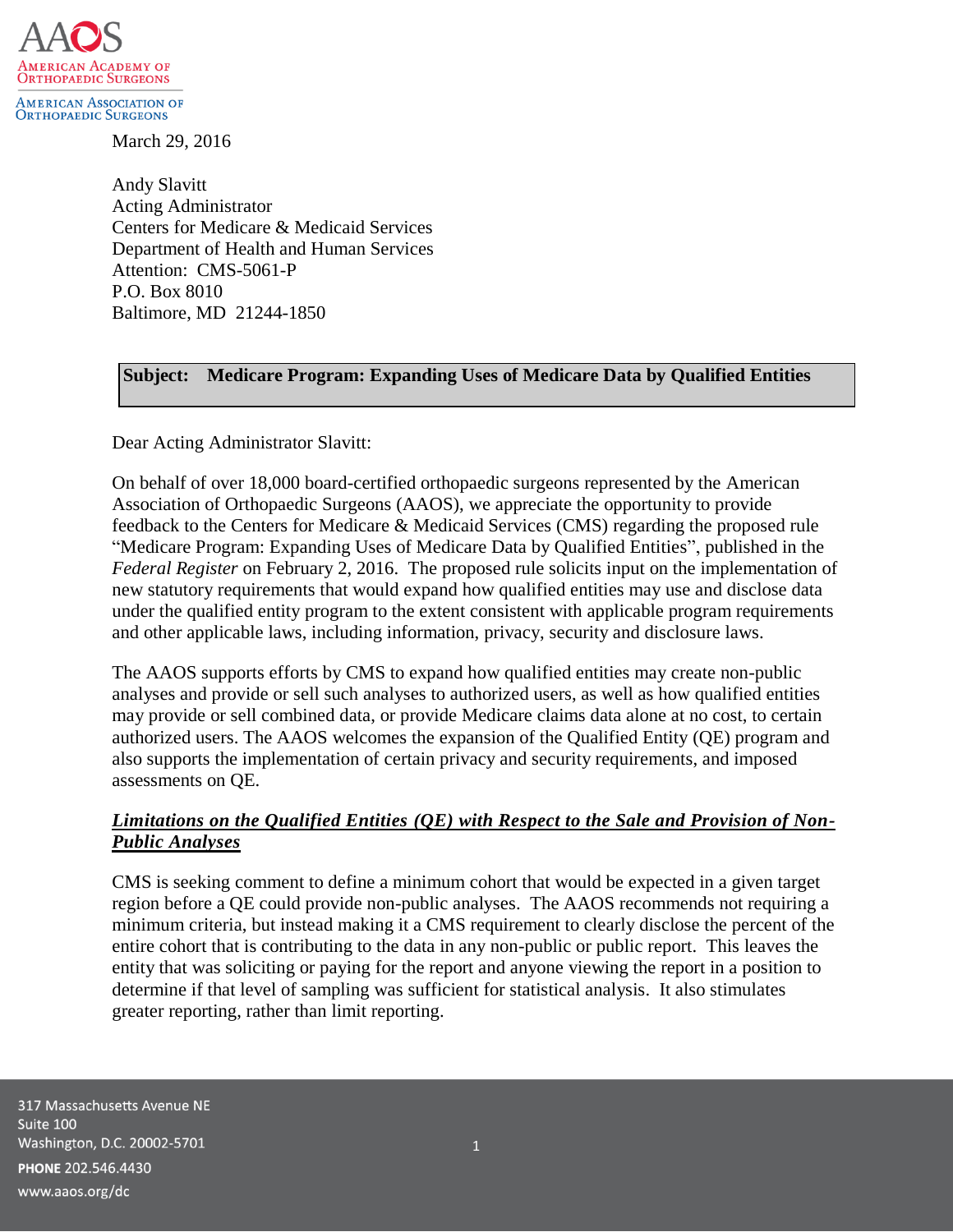

# *Confidential Opportunity to Review, Appeal and Correct Analyses*

CMS proposes to generally require QE to comply with the same error corrections process and timelines as are required for public performance reporting when sharing analyses that identify a provider or supplier. AAOS recommends that providers or suppliers, that are identified in "nonpublic analyses," not review and request corrections before the QE provides or sells the nonpublic analysis, in accordance with the error correction requirements in section  $1874(e)(4)(C)(ii)$ of MACRA. Our suggestion is that there be no requirement for prior review and correction requests before release of non-public analyses.

This proposal could open an opportunity for a provider or supplier to receive information that they are not entitled to receive (essentially every report in which they are identified) and enable the release of these non-public reports to be entangled in further non-public private discussions regarding the nature and validity of claims related to errors in the data that should be a question of general concern. If the analyses are non-public, the recipient paying for the report should have the right and responsibility to judge the statistical validity and request comment or share data with the supplier or vendor.

If data would be released and made public, the opportunity to correct errors should be required. The QE would request corrections or changes before or after the release of a public report allowing the QE the discretion to decide on sharing the report if public reporting has identifiable supplier or provider information.

#### *Limitations on the Qualified Entity Regarding Data Disclosure*

CMS proposes to require that a QE impose certain contractually binding use/re-disclosure requirements as a condition of providing and/or selling combined data and/or providing Medicare claims data to an authorized user. The AAOS recommends revising the proposal to identify what "certain contractually binding use/re-disclosure requirements" are when providing Medicare claims data. These requirements should be defined.

#### *Additional Data*

CMS is proposing not to expand the data available to QE from CMS because there are difficulties in using data from the Medicaid and CHIP Statistical Information System (MSIS). CMS states that the data from the MSIS is incomplete, not contemporary, data collections are not synchronized, costs cannot be readily determined and reports are questionable and subject to interpretation. Due to these reasons, CMS designed a Datamart strategy that will provide a new set of data for the user community as part of the *Transformed MSIS (T-MSIS) project*. All states were expected to have demonstrated operational readiness to submit T-MSIS files, transition to T-MSIS and submit timely T-MSIS data as of July 1, 2014.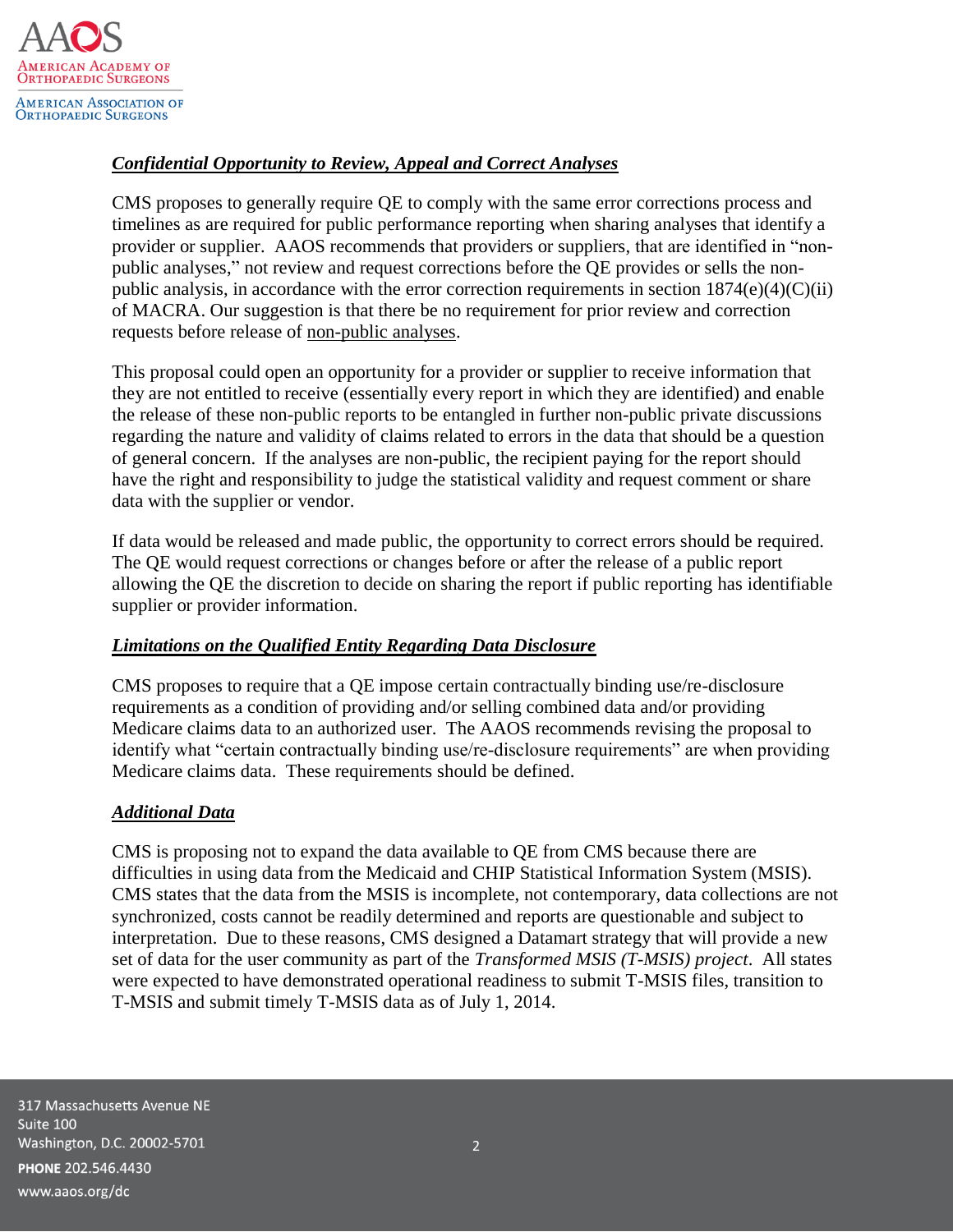

Section 105(c) of MACRA states that, at the discretion of the Secretary, the data that the Secretary may make available to QE, including standardized extracts of claims data under titles XIX (Medicaid) and XXI (the Children's Health Insurance Program, CHIP) for one or more specified geographic areas and time periods as may be requested by the QE. T-MSIS was not mentioned in the proposed rule. Instead of allowing QE access to T-MSIS, CMS proposed that QE get data directly from State Medicaid Agencies. If CMS forces QE to get data from State Medicaid Agencies, each state would have to be contacted individually. This creates an administrative burden, is time consuming and may be costly. The AAOS suggests providing QE with access to data from the T-MSIS project that will follow the law's requirement to expand data to QE.

# *Financial Impact on Qualified Entities*

In the proposed rule, CMS estimates that the total impact on a QE for the first year of the program will be \$27,925,198.00. That cost estimate is representative of what is believed to be the cost of each qualified entities' activities to analyze the Medicare claims data, design and calculate performance measures and produce public provider performance reports.

There has been no mention of the cost to become a QE. The understanding is that the costs to become a QE depend largely on the sum of Medicare claims data the entity is requesting and is based on the number of beneficiaries in the geographic region as well as the number of different claims types the entity needs. To obtain more specific cost information, CMS has requested that potential entities register on the QE Certification website. Registering on the QE Certification website requires that each potential entity essentially complete an application and review the Qualified Entity Certification Program (QECP) Phased Application Process. The AAOS agrees with expanding the use of Medicare data by QE but the process and costs associated with becoming a QE need to be transparently defined, convenient, timely and affordable.

In the proposed rule, CMS also anticipates the number of QE to increase slightly but does not anticipate significant growth in the QE program given the QE program requirements, as well as other existing programs that allow entities to obtain Medicare data. CMS has created a lengthy application and review process for potential entities to become QE.

The QE program requirements are explained in the Operations Manual and consist of four phases that include that the organizational structure of an entity be examined, that the QE comply with data security and privacy requirements established by the program, that the QE comply with its related measurement, reporting and corrections and appeals process and lastly, public reporting, during which a QE engages providers in the corrections and appeals process and releases its public performance reports. This process can be very time consuming and burdensome. This is not representative of the Congressional intent in the MACRA legislation.

317 Massachusetts Avenue NE Suite 100 Washington, D.C. 20002-5701 PHONE 202.546.4430 www.aaos.org/dc